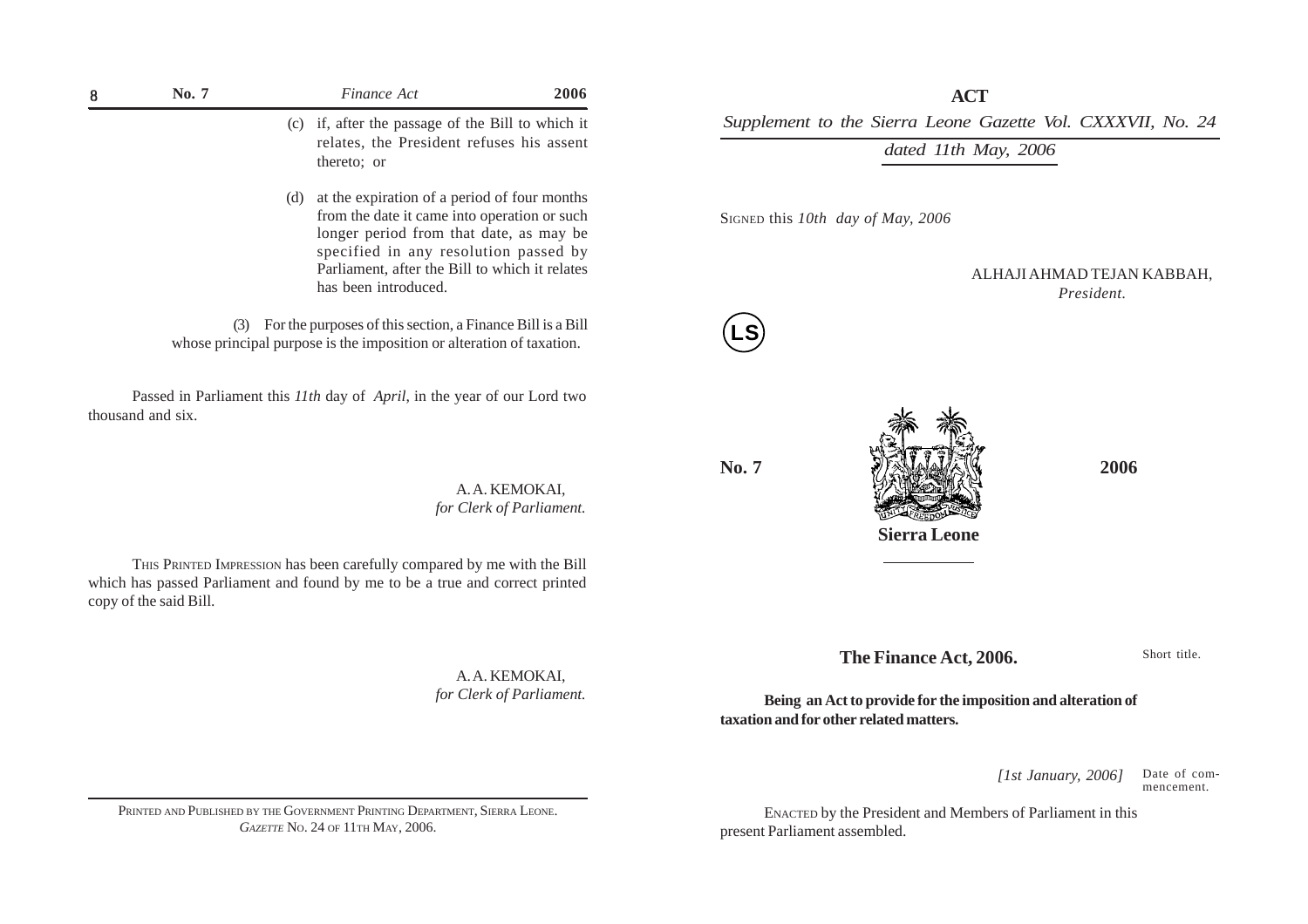| $\overline{2}$                        | No. 7                                                                                                           |    |                    | Finance Act                                                                                                                                                                                   | 2006                                                                                                                                 | No. 7 |                                                                                                                                  | Finance Act                                                                                                                                                                                                                                                                                 | 2006 | 3 |                                                                                                                                                                                       |  |
|---------------------------------------|-----------------------------------------------------------------------------------------------------------------|----|--------------------|-----------------------------------------------------------------------------------------------------------------------------------------------------------------------------------------------|--------------------------------------------------------------------------------------------------------------------------------------|-------|----------------------------------------------------------------------------------------------------------------------------------|---------------------------------------------------------------------------------------------------------------------------------------------------------------------------------------------------------------------------------------------------------------------------------------------|------|---|---------------------------------------------------------------------------------------------------------------------------------------------------------------------------------------|--|
| Commen-<br>cement                     | 1. Unless otherwise provided, this Act shall be deemed to<br>have come into operation on the 1st January, 2006. |    |                    |                                                                                                                                                                                               |                                                                                                                                      |       |                                                                                                                                  | (i) non-taxable threshold of Lel, 500,000<br>in the aggregate; and                                                                                                                                                                                                                          |      |   |                                                                                                                                                                                       |  |
| Amendment<br>of Act No. 8<br>of 2000. |                                                                                                                 | 2. |                    | The Income Tax Act, 2000 is amended —                                                                                                                                                         |                                                                                                                                      |       |                                                                                                                                  | a tax deductible allowance of 20% of<br>(ii)<br>the gross rental income that is in<br>excess of the non-taxable threshold;                                                                                                                                                                  |      |   |                                                                                                                                                                                       |  |
|                                       |                                                                                                                 |    | (a)<br>"Payment of | by the repeal and replacement of section 120<br>by the following:-<br>120 $(1)$ Subject to subsections $(2)$ , $(3)$ and                                                                      |                                                                                                                                      |       |                                                                                                                                  | (b) individual tenants shall withhold tax on<br>rents payable to non-resident landlords<br>but not on rents payable to resident<br>landlords;                                                                                                                                               |      |   |                                                                                                                                                                                       |  |
|                                       |                                                                                                                 |    | royalties          |                                                                                                                                                                                               | the Sixth Schedule, a person resident in Sierra<br>Leone who pays royalty shall withhold tax<br>on the gross amount of the payment — |       | (c) institutional tenants paying rent to<br>either resident or non-resident landlords<br>shall withhold tax on the rent payable; |                                                                                                                                                                                                                                                                                             |      |   |                                                                                                                                                                                       |  |
|                                       |                                                                                                                 |    |                    | (a) in the case of payment made to a person<br>resident in Sierra Leone, at the rate<br>prescribed in Part IV of the First<br>Schedule; and<br>in the case of a payment made to a non-<br>(b) |                                                                                                                                      |       |                                                                                                                                  | (d) a landlord receiving rent above the non-<br>taxable threshold shall provide details<br>of the tenancy agreement to the National<br>Revenue Authority not later than 90<br>days after the conclusion of the<br>agreement, failing which he shall be<br>liable to the prescribed penalty; |      |   |                                                                                                                                                                                       |  |
|                                       |                                                                                                                 |    | (2)                | resident person, at the rate prescribed<br>in PartII of the Second Schedule.<br>Subsection (1) shall not apply to royalties–                                                                  |                                                                                                                                      |       | (e)                                                                                                                              | the due date for the payment of tax on<br>rental income and the filing of the<br>relevant returns shall be —                                                                                                                                                                                |      |   |                                                                                                                                                                                       |  |
|                                       |                                                                                                                 |    |                    |                                                                                                                                                                                               |                                                                                                                                      |       |                                                                                                                                  | (a) in respect of property owned by a<br>person or organisation referred to in<br>section $8$ or $9$ ;<br>payment of which<br>(b)<br>the<br>the                                                                                                                                             |      |   | (i) the first day of each lease year (that<br>is to say, the calendar day and month<br>on which the lease or tenancy<br>agreement came into force) with a<br>grace period of 90 days; |  |
|                                       |                                                                                                                 |    | (3)                | Commissioner-General certifies to be<br>exempt from the requirements of this<br>section.<br>This section shall apply to rental income as<br>follows:-                                         |                                                                                                                                      |       |                                                                                                                                  | (ii) in the case of a tenancy in respect of<br>which there is no written agreement,<br>the first day of January of each<br>calendar year with a grace period of<br>90 days;                                                                                                                 |      |   |                                                                                                                                                                                       |  |
|                                       |                                                                                                                 |    |                    | the rate of tax on taxable rental income<br>(a)<br>shall be 10% with the taxable rental<br>income being arrived at by granting to<br>the landlord-                                            |                                                                                                                                      |       |                                                                                                                                  | any amount in respect of tax on rental<br>income remaining unpaid beyond the<br>grace period of 90 days shall attract<br>interest at the rate of 35% per annum for<br>as long as it remains unpaid;                                                                                         |      |   |                                                                                                                                                                                       |  |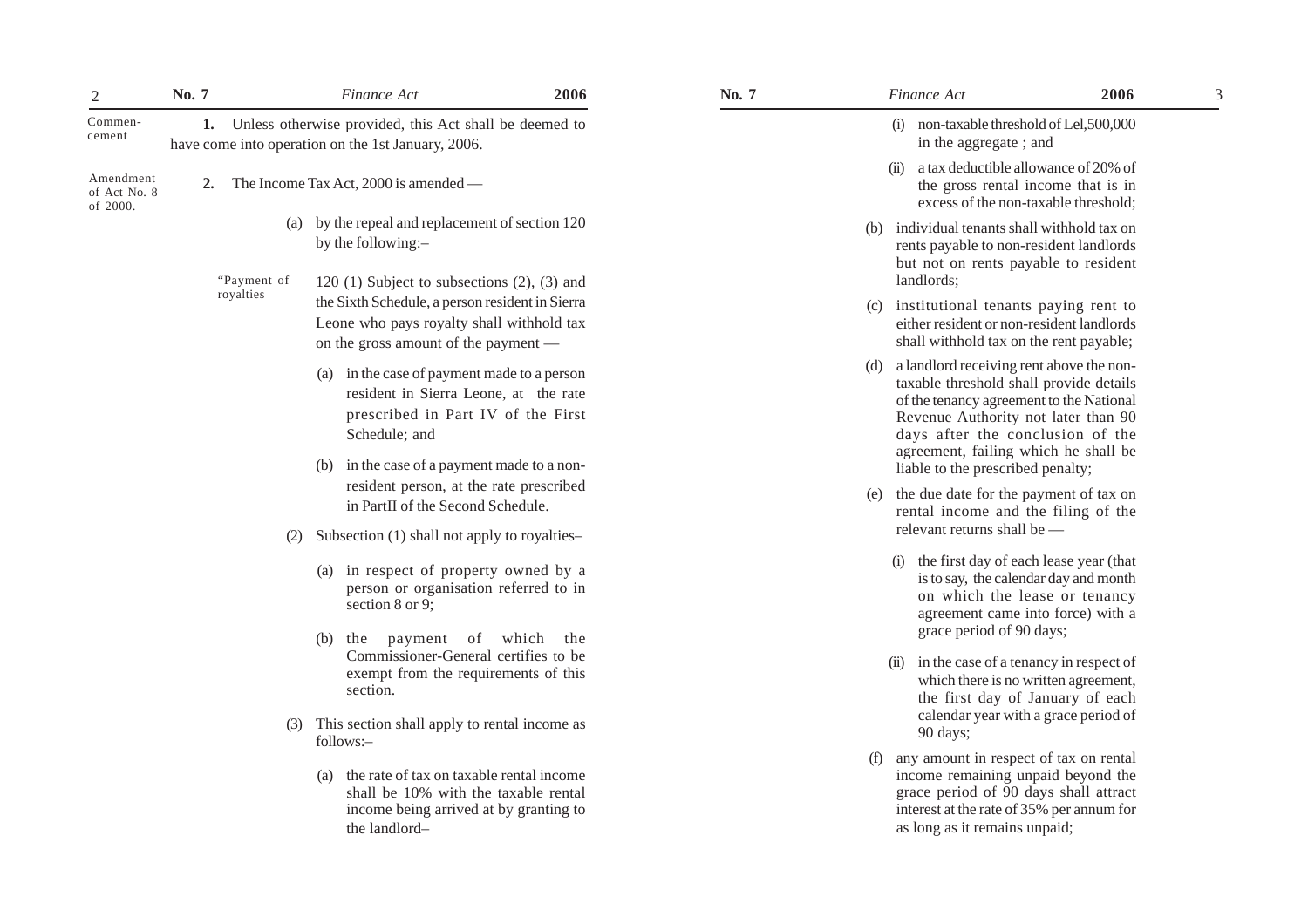|                                           | No. 7 | Finance Act                                                                                                                                                                                                                                                                                                                                                                                  | 2006 | No. 7                              |                            |             | Finance Act                                                   | 2006                                                                                                                                                                                                                                                                                                                                          | 5                                                 |
|-------------------------------------------|-------|----------------------------------------------------------------------------------------------------------------------------------------------------------------------------------------------------------------------------------------------------------------------------------------------------------------------------------------------------------------------------------------------|------|------------------------------------|----------------------------|-------------|---------------------------------------------------------------|-----------------------------------------------------------------------------------------------------------------------------------------------------------------------------------------------------------------------------------------------------------------------------------------------------------------------------------------------|---------------------------------------------------|
|                                           | (b)   | any profit accruing from a sub-lease or other<br>(g)<br>sub-letting arrangement shall be taxed as if it<br>were rental income.";<br>in section 129, by inserting the following immediately                                                                                                                                                                                                   |      |                                    |                            |             |                                                               | (3) Eligible entities shall, at the commencement of each<br>financial year, prepare and forward for the approval of the National<br>Revenue Authority, exhaustible lists of goods in respect of which<br>they will be applying for duty waiver, and the National Revenue<br>Authority may undertake stock-taking of goods in respect of which |                                                   |
|                                           |       | after subsection (3) thereof:-                                                                                                                                                                                                                                                                                                                                                               |      | duty-free concessions are granted. |                            |             |                                                               |                                                                                                                                                                                                                                                                                                                                               |                                                   |
|                                           |       | "(4) Without prejudice to any action available<br>to the National Revenue Authority to recover<br>the tax due from the payer or payee, where a<br>person has failed to deduct withholding tax<br>from any payment from which tax should have<br>been withheld, such payment shall not be<br>allowed as an expense for the purpose of<br>ascertaining the income of that person.";            |      | to the waiver.                     |                            |             |                                                               | (4) Persons and organizations applying for duty-free<br>concessions may be required to pay duties up front on any ambiguous<br>waiver requests, but refund of such duties may be granted where the<br>Commissioner-General is satisfied of the entitlement of the applicant<br>4. For the avoidance of any doubt, a government Ministry or    | Import duty                                       |
|                                           | (c)   | in section 174 by renumbering the existing section as<br>subsection (1), and inserting immediately thereafter<br>the following:-                                                                                                                                                                                                                                                             |      |                                    |                            |             | department shall be liable to pay import duty on its imports. |                                                                                                                                                                                                                                                                                                                                               | liability of<br>Government<br>Ministries,<br>etc. |
|                                           |       | "(2) The certificate of tax clearance referred to in<br>subsection (1), shall not be issued unless the                                                                                                                                                                                                                                                                                       |      | 5.                                 |                            |             | The Sales Tax Act, 1995 is amended in section 4–              |                                                                                                                                                                                                                                                                                                                                               | Amendment<br>of Act No. 5                         |
|                                           |       | applicant therefor produces to the satisfaction of<br>the Commissioner-General or such other officer<br>deputed in that behalf by the Commissioner-General,<br>evidence that he has discharged such other tax and<br>non-tax liability arising under any of the enactments<br>specified in the First and Second Schedules to the<br>National Revenue Authority Act, 2002, as<br>applicable". |      |                                    | (a)                        | following:- |                                                               | by the repeal and replacement of<br>subsections $(1)$ and $(2)$ thereof by the                                                                                                                                                                                                                                                                | of 1995.                                          |
|                                           |       |                                                                                                                                                                                                                                                                                                                                                                                              |      | etc.                               | "Levying"<br>of sales tax, |             | $on -$                                                        | 4. (1) Subject to section 5, a tax to be<br>known as sales tax shall be levied                                                                                                                                                                                                                                                                |                                                   |
| Duty-waiver                               |       | 3. (1) Subject to section 110 of the Constitution of Sierra                                                                                                                                                                                                                                                                                                                                  |      |                                    |                            | (a)         | under the Customs Laws;                                       | all goods subject to customs duty                                                                                                                                                                                                                                                                                                             |                                                   |
| administra-<br>tion. Act No.<br>6 of 1991 |       | Leone, the responsibility for duty waiver administration is hereby<br>transferred to the National Revenue Authority, with the Minister of<br>finance retaining responsibility for policy guidelines thereon.                                                                                                                                                                                 |      |                                    |                            | (b)         | under the Excise Laws;                                        | all goods subject to excise duty                                                                                                                                                                                                                                                                                                              |                                                   |
|                                           |       | (2) The National Revenue Authority shall charge a non-<br>refundable administrative fee at the rate of 1.25% of the CIF value of                                                                                                                                                                                                                                                             |      |                                    |                            | (c)         | Schedule; and                                                 | all goods listed in the First                                                                                                                                                                                                                                                                                                                 |                                                   |
|                                           |       | all goods in respect of which duty waiver is granted to cover the<br>administrative cost of processing the duty-waiver application.                                                                                                                                                                                                                                                          |      |                                    |                            | (d)         | professional services.                                        | local telephone calls and                                                                                                                                                                                                                                                                                                                     |                                                   |